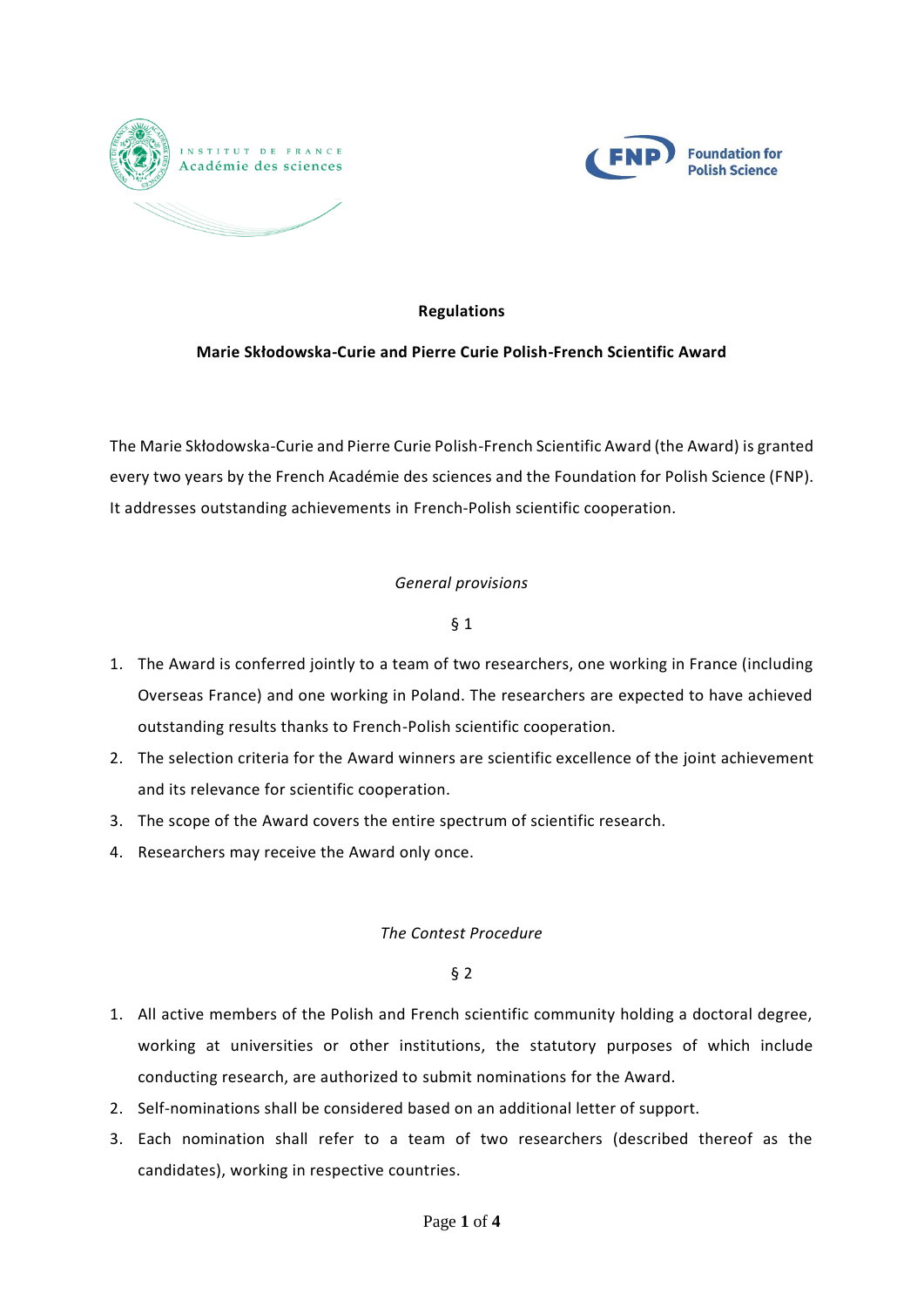- 4. The candidates have to hold a doctoral degree at the time the application is submitted.
- 5. Nominations may be withdrawn on the basis of a written request.

### § 3

- 1. Nominations shall be submitted in English to the FNP in an electronic version by the closing date via the online database: [https://wnioski.fnp.org.pl.](https://wnioski.fnp.org.pl/)
- 2. Nominations should contain the following :
	- a. Acknowledgement of the joint scientific achievement(s) made by the two candidates in the sense of the Award;
	- b. Lists of up to ten publications based on verifiable joint research in support of the achievement(s);
	- c. Curricula vitae of both candidates;
	- d. One third party letter of support for the nominated couple of candidates; in case of self-nomination – two of such letters are required.

- 1. The FNP shall conduct a formal examination of the nominations and send valid nominations to the French Académie des sciences and the members of the jury.
- 2. The jury evaluates the merit of nominations in a two-stage procedure.
- 3. In the first stage, the jury shall conduct the initial evaluation, limited to a general evaluation of all applications, e.g. consistency with the objectives and the idea of the Award, significance and originality of the scientific achievement(s) of the candidates. This stage shall result in a shortlist of up to eight nominations.
- 4. The jury may ask the head offices of the French Académie des sciences and the FNP to appoint external reviewers to evaluate the shortlisted candidates.
- 5. The laureates are selected by the jury during the second stage of evaluation. Upon request of the jury, the Award may not be granted.
- 6. The decisions of the jury are final and not appealable.
- 7. The final decision on the selection of the laureates is confirmed by the Heads of the French Académie des sciences and the FNP.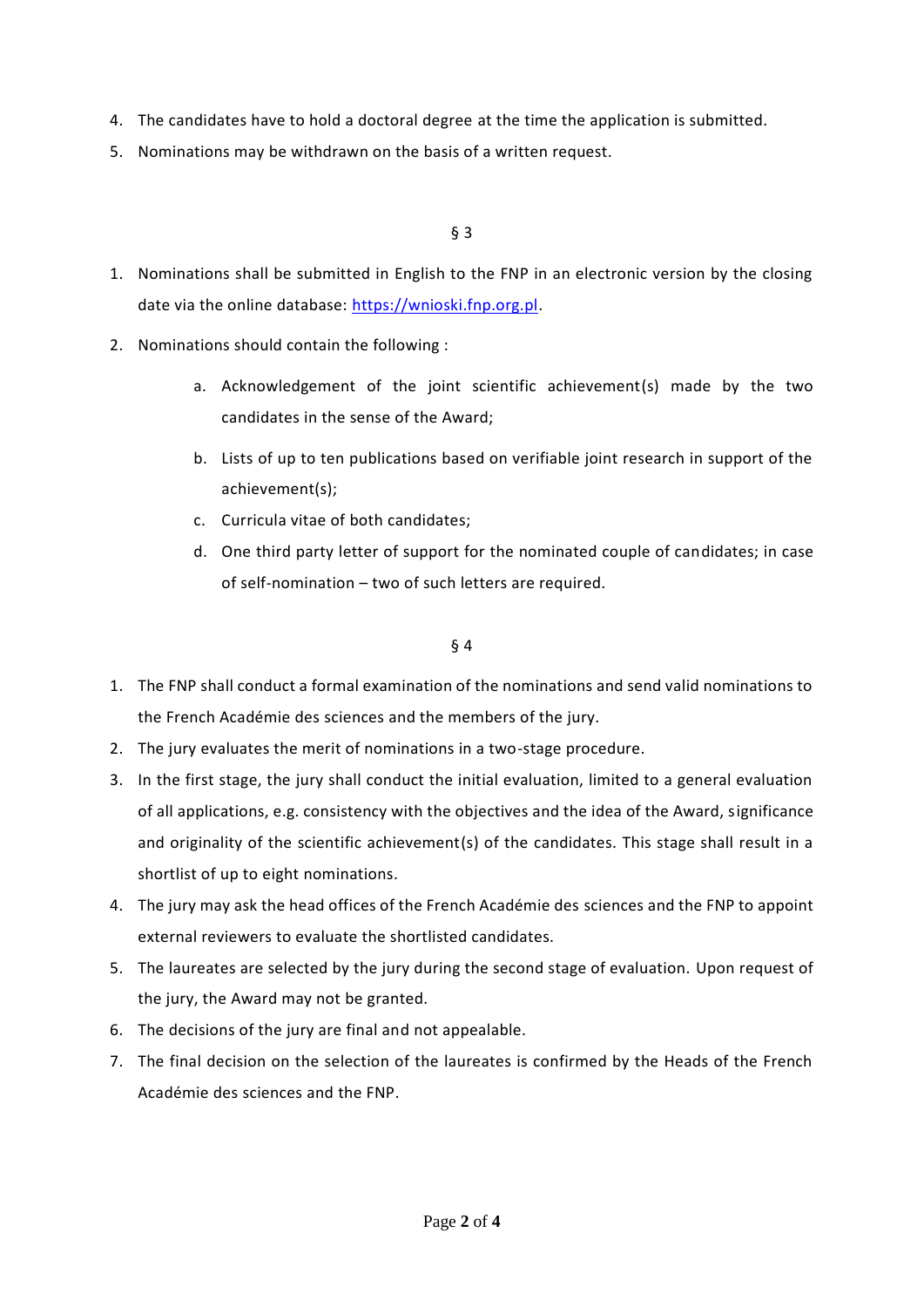- 1. The French Académie des sciences and the FNP shall notify the laureates and publish the list of laureates on their websites.
- 2. The names of individuals submitting all the nominations and letters of support shall be deemed confidential.
- 3. The Award ceremony shall take place alternately in France and in Poland, under responsibility of the hosting party, respectively the French Académie des sciences and the FNP.

#### *The Jury*

# § 6

- 1. The Jury shall be composed of equal numbers of representatives appointed by the French Académie des sciences and the FNP. The Jury shall be comprised of, at least, six members. Members of the Jury are selected based exclusively on their scientific expertise. The appointment of Jury members shall be devised to avoid conflicts of interest during the selection process.
- 2. The Jury elects a chairperson among its members for each edition of the Award. The position of the chairperson shall rotate between a Polish and a French representative from one edition to another.
- 3. The Jury deliberations are confidential and shall not be communicated.
- 4. The Jury may work without meeting in person but in a way allowing exchange of views and information.

#### *The Award*

- 1. The Award-money for each of the two laureates is 15 000 EUR. It is paid in part to their research body, in support of their research projects (10 000 EUR), and partly to their individual accounts (5 000 EUR).
- 2. The FNP secures funds for the Award and wires them to the two laureates. The Award is jointly raised by the FNP and the Zygmunt Zaleski Stichting in equal shares.
- 3. The French Académie des sciences, the FNP and the Zygmunt Zaleski Stichting shall not assert any rights to the results of work funded by the Award and shall not be responsible for their consequences or interpretations.